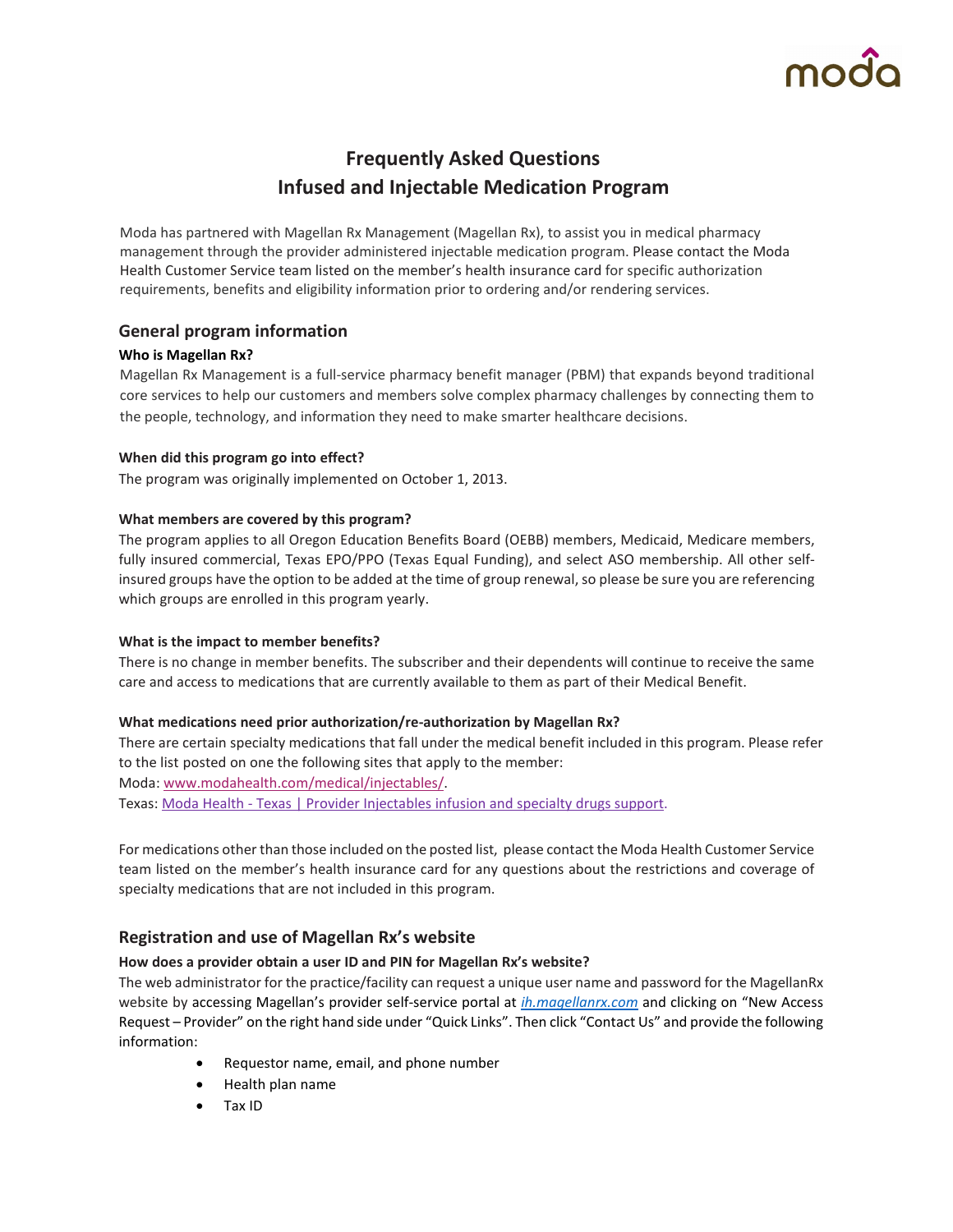

• Provider/facility name, practice address and email

Please allow up to two business days for username and password confirmation. Once the administrator access is established, the administrator for your group can set up additional users for the group account.

**Note**: The Magellan Rx website cannot be used for retrospective or urgent authorization requests. Those requests must be processed directly through the Magellan Rx Call Center at **800-424-8114**

#### **What do I do if I cannot see one of the practitioners in our practice listed on Magellan Rx's website? Who do I contact?**

- Send a secure message through the Magellan Rx website**, or**
- If it's an urgent request, please call **800-424-8114**.

# **If all of the practitioners in a practice share a Tax ID number (TIN), is more than one user ID and PIN needed?**

No. One administrator will be able to conduct transactions for every network practitioner linked to the practice's TIN. Magellan Rx's system will present them with a drop-down menu so they can select the correct provider to link to the transaction.

#### **When a multi-practitioner practice bills under their individual Tax ID numbers (TIN), how can a practice register office staff at Magellan Rx with the fewest user ID's and PINs?**

A request for a special setup can be submitted through Magellan Rx's website a[t](http://www3.bcbsfl.com/wps/portal/bcbsfl/disclaimer?targetURL=http://www.icorehealthcare.com&WCM_GLOBAL_CONTEXT=) *[ih.magellanrx.com](http://www3.bcbsfl.com/wps/portal/bcbsfl/disclaimer?targetURL=http://www.icorehealthcare.com&WCM_GLOBAL_CONTEXT=)*[,](http://www3.bcbsfl.com/wps/portal/bcbsfl/disclaimer?targetURL=http://www.icorehealthcare.com&WCM_GLOBAL_CONTEXT=) [via](http://www3.bcbsfl.com/wps/portal/bcbsfl/disclaimer?targetURL=http://www.icorehealthcare.com&WCM_GLOBAL_CONTEXT=) the New Access Request – Provider link on the home page.

#### **Prior Authorization Procedures**

Practitioners will have the opportunity to obtain upfront prior authorizations to help streamline medication administration and service.

- If a prior authorization request does not initially have sufficient evidence to be approved, it is pended for Initial Clinical Review by Magellan Rx Clinical Pharmacists.
- If the Initial Clinical Reviewer (ICR) finds the request meets clinical criteria, the Initial Clinical Reviewer (ICR) can approve the prior authorization request.
- If the ICR cannot find sufficient evidence to approve the prior authorization request, they will schedule a peer-to-peer conversation between the practitioner and Magellan Rx Peer Clinical Reviewer, who is a board-certified physician. The Magellan Rx Peer Clinical Reviewer will render the final determination based on the information received.

**Note**: Magellan Rx Initial Clinical Reviewers are clinical pharmacists.

#### **How do practitioners contact Magellan Rx to request a prior authorization or re-authorization?**

- Visit Magellan Rx's secure website a[t](http://www3.bcbsfl.com/wps/portal/bcbsfl/disclaimer?targetURL=http://www.icorehealthcare.com&WCM_GLOBAL_CONTEXT=) *[ih.magellanrx.com](http://www3.bcbsfl.com/wps/portal/bcbsfl/disclaimer?targetURL=http://www.icorehealthcare.com&WCM_GLOBAL_CONTEXT=)* **o[r](http://www3.bcbsfl.com/wps/portal/bcbsfl/disclaimer?targetURL=http://www.icorehealthcare.com&WCM_GLOBAL_CONTEXT=)**
- Call Magellan Rx directly at **800-424-8114**, Monday through Friday, 8 am to 6 pm (EST). Multiple prior authorization requests can be handled with one call.

To initiate a request for prior authorizations, the practitioner should have the following information:

- Ordering provider name, address, and office telephone number
- Rendering **provider** name, address, and office telephone number (if different from ordering provider)
- Member name and ID number
- Requested medical pharmacy medications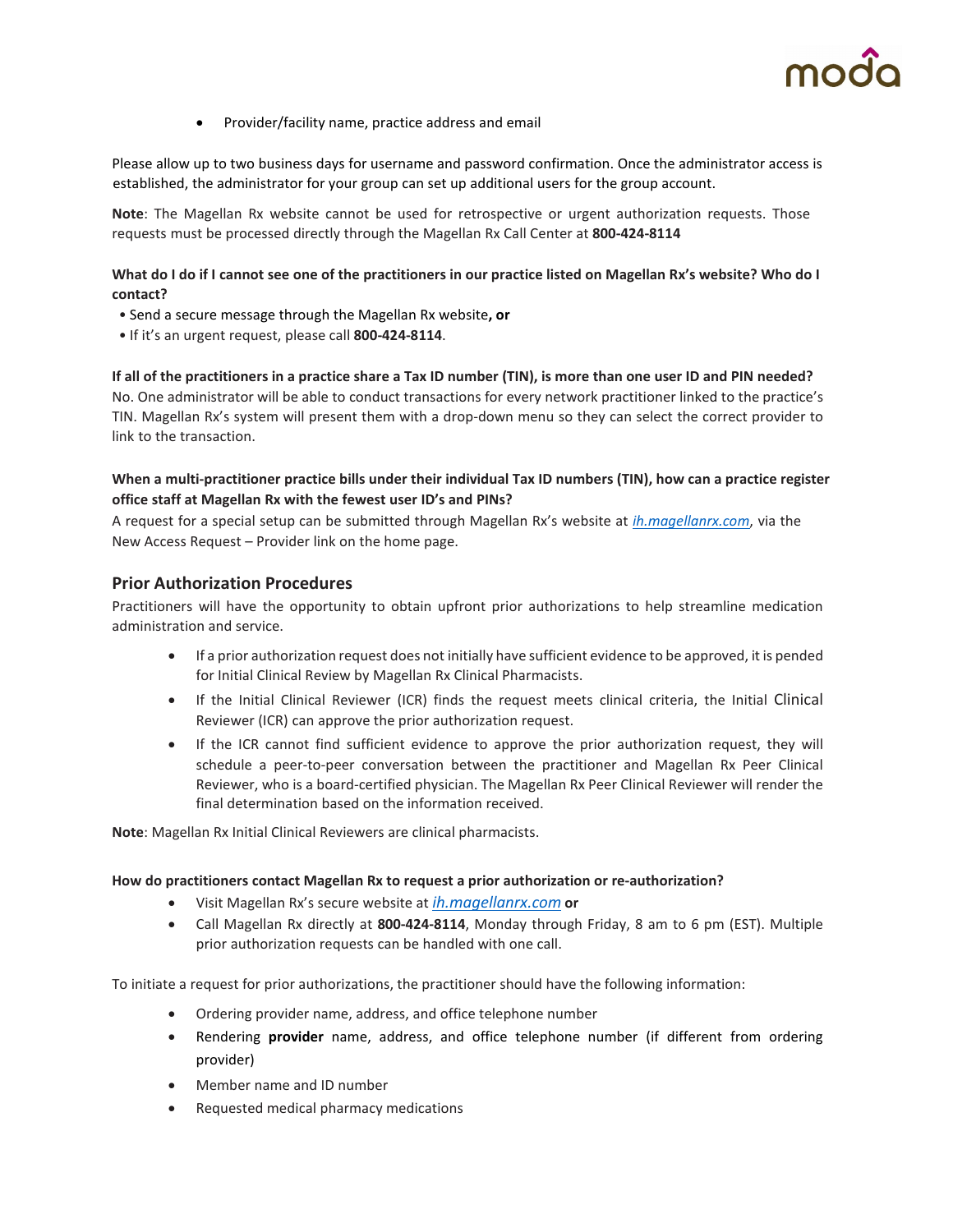- Anticipated start date of treatment
- Member height, weight
- Dosing information and frequency
- Diagnosis (ICD-10 code)
- Past therapeutic failures

If requested by Magellan Rx, the practitioner should also be prepared to fax the following documents to a Magellan Rx HIPAA-compliant fax at **888-656-6671** or upload the following documents to the provider portal:

- Clinical notes
- Pathology reports
- Relevant lab test results

**Please note:** It is the responsibility of the ordering provider to obtain the prior authorization before services are provided. If the ordering provider and the rendering provider are different, the rendering provider is responsible for ensuring that the appropriate approval is on file.

#### **Will the practitioner be able to speak directly to the clinician making a determination on a prior authorization request?**

Yes. If there's a question regarding a particular patient's use of a medication, Magellan Rx clinicians are available as a resource to consult with practitioners.

- In most cases, approvals can be made based on the initial information provided by the requestor directly through Magellan Rx website.
- If there is a question or concern regarding the information provided, the case will be sent to a pharmacist who will reach out to the requesting practitioner.
- If they cannot reach an agreement regarding the appropriate course of treatment with respect to the requested medication, the case will be escalated to a Magellan Rx physician.
- Magellan Rx physician will discuss the case with the practitioner and ideally, they will reach a mutual agreement on an appropriate course of action.

#### **How are urgent request determinations handled?**

Urgent request determinations will be completed within 24 calendar hours of receiving the requests for Commercial and Medicare. Please keep in mind that the Magellan Rx website cannot be used for retrospective or expedited approval requests, those must be processed directly through the Magellan Rx call center at **800-424- 8114.** The review and determination process may take longer if member or practitioner eligibility verification is required, or if the request requires additional clinical review.

#### **How are routine (non-urgent) determinations requests handled?**

Non-urgent Oregon Commercial request determinations will be completed within two (2) business days **or** 15 calendar days of receiving all necessary clinical information. Alaska Commercial request determinations will be completed within five (5) business days from receipt. Medicare request determinations will be completed within 72 calendar hours of receiving all necessary clinical information. In most cases, Magellan Rx can review and determine prior authorizations during the initial request if all the information needed to process a request is provided. The review and determination process may take longer if member or practitioner eligibility verification is required, or if the request requires additional clinical review.

#### **To what place(s) of service will the prior authorization apply?**

Magellan Rx will require prior authorization for the medications included in this program when administered in the following settings: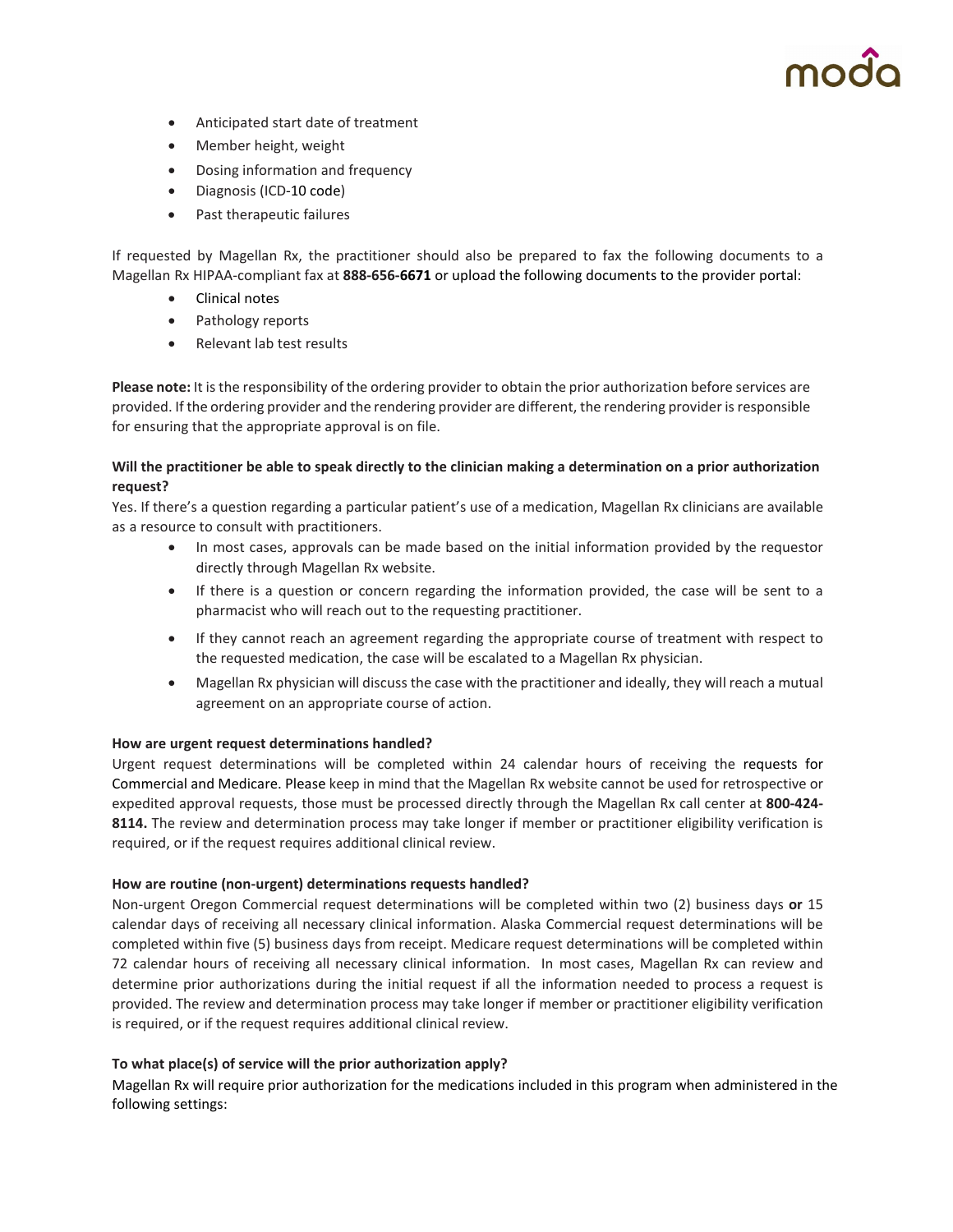

- A practitioner's office (POS 11)
- An outpatient facility (POS 22)
- In a patient's home (POS 12)
- Off-Campus Outpatient Hospital (POS 19)

Prior authorization through Magellan Rx is not required for medications administered during emergency room visits, observation unit visits, or inpatient stays. These requests should be sent to Moda Health Plan directly.

#### **What is covered by the prior authorization for practices with multiple offices?**

If a practitioner sees a member in more than one office, the practitioner will not need to call for an additional prior authorization. However, if the other location bills with a different Tax ID number (TIN), advise the provider's office to contact Magellan Rx to update the rendering provider on the authorization(s).

#### **Is the prior authorization physician-specific for group practices?**

Magellan Rx approval links practitioners by their TIN. When the approvals are fed back into Moda Health's claims system, they will be attached to all network practitioners who share that TIN.

#### **If a specialist orders a medication and gets prior authorization and then the medication is administered in and billed for by the outpatient facility, will the claim get paid?**

The outpatient facility will only get paid if the specialist selected that outpatient facility as the rendering provider or if the specialist and the outpatient facility share the same TIN in our claims system.

#### **If a specialist orders the medication and gets prior authorization when the medication is to be administered in and billed for by the outpatient facility, how should the clinic verify the PA is on file with Magellan Rx?** The outpatient facility will receive a copy of the approval letter and can view the status of the approval via

Magellan Rx website, or call Magellan Rx toll-free at **800-424-8114.**

#### **Are clinical trials a part of this program?**

No, clinical trials are not a part of this program. The provider should contact Moda Customer Service Center at **800-258-2037** for clinical trial information.

#### **Is this prior authorization process required when Moda is secondary?**

For specific coordination of benefit processes, please contact Moda Customer Service at **800-258-2037** for additional direction**.**

### **Requesting prior authorization when Ordering and Rendering Providers are different**

The following section provides information on how to select a provider when services will be performed in an outpatient facility setting.

#### **Arranging for patients to receive services from an outpatient facility setting**

To enter a request for a prior authorization for members to obtain medications in an outpatient facility, you must be signed into your account page on the Magellan Rx website at *[ih.magellanrx.com](http://www3.bcbsfl.com/wps/portal/bcbsfl/disclaimer?targetURL=http://www.icorehealthcare.com&WCM_GLOBAL_CONTEXT=)*[:](http://www3.bcbsfl.com/wps/portal/bcbsfl/disclaimer?targetURL=http://www.icorehealthcare.com&WCM_GLOBAL_CONTEXT=)

- After entering your patient's information and selecting yourself or your group's name as the requesting provider, answer "**Yes**" to the question "Will an alternative servicing provider be utilized for this request?"
- Search for and select the outpatient facility site where the member will receive the injectable medications.
- Answer the "yes" or "no" if the therapy will be administered in the ordering physicians'/group's office or at an outpatient facility.
- Continue entering the prior authorization request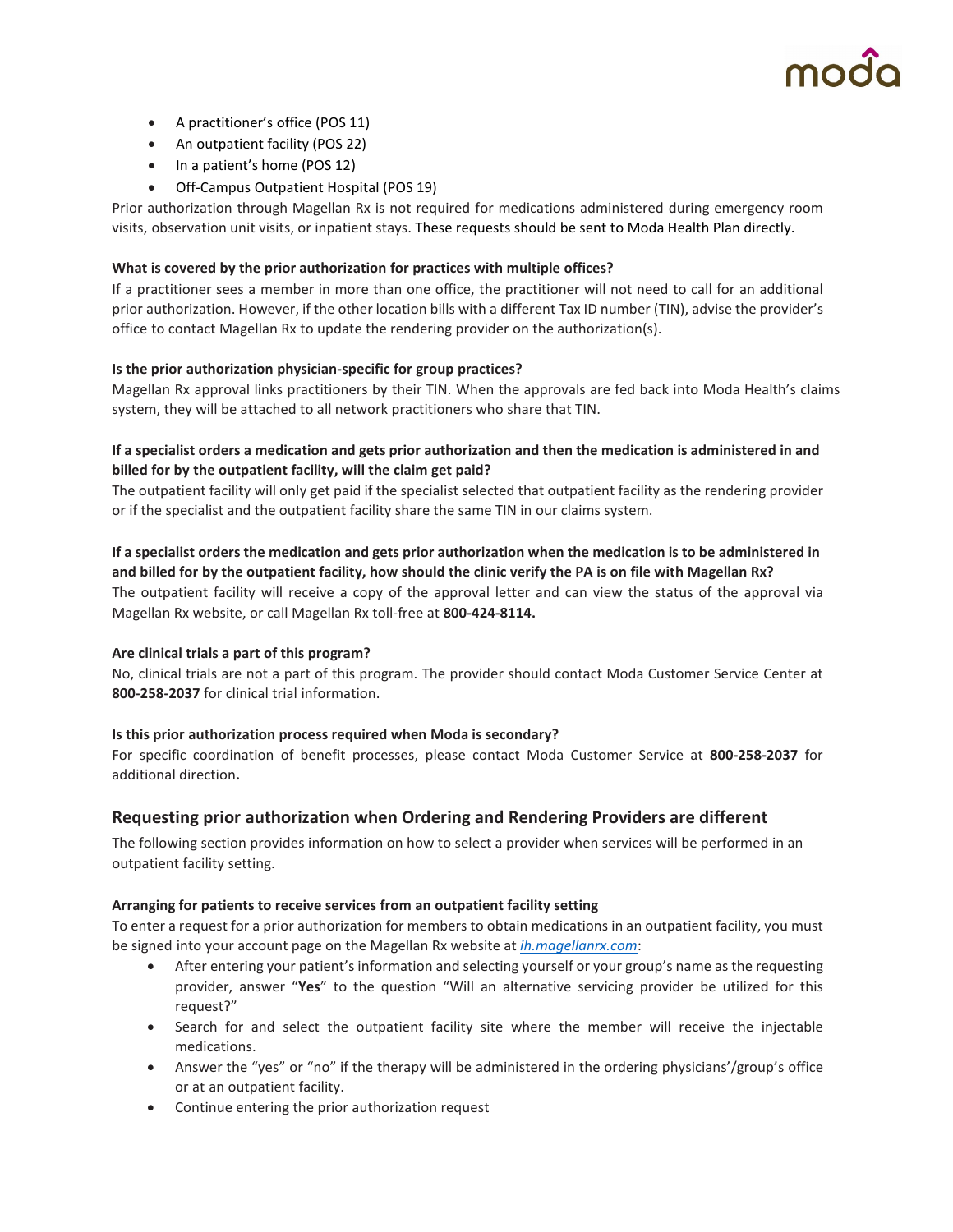

**Note**: All rendering providers are required to check the Magellan Rx website to confirm that a prior authorization has been issued prior to administering a medication that is part of this program. If no prior authorization has been issued to the rendering provider, the claim will be denied.

#### **Rendering providers must check the Magellan Rx website to ensure that a prior authorization has been obtained prior to providing services. The following provides information on how to the rendering provider obtains information about the prior authorization.**

To view a prior authorization, you must be signed into your account page on Magellan Rx website at *[ih.magellanrx.com](http://www3.bcbsfl.com/wps/portal/bcbsfl/disclaimer?targetURL=http://www.icorehealthcare.com&WCM_GLOBAL_CONTEXT=)*

#### **Select "***View Authorizations***" and enter either the patient's first and last name or their member identification number. Providers also have the option of viewing all of the prior authorizations created and associated to their TIN.**

The practitioner should check the prior authorization for the following:

- o The member name and ID number
- o That practitioner is listed as the servicing provider and that the correct facility location is on the prior authorization
- o The dates of service have not expired
- o The medication(s) and number of units that have been approved

If the practitioner has any questions, the practitioner should contact Magellan Rx directly **800-424-8114**, Monday through Friday, 8 am to 6 pm (EST).

#### **Who is considered the "provider" for outpatient facility?**

Approvals will be issued to the outpatient facility if the outpatient facility is selected as the alternate servicing provider.

#### **Once prior authorization is given, can a request be made to change the dose or frequency before the approval duration has expired?**

After an approval is generated, a change in dose and/or frequency can be submitted. The clinical staff will review the request and render a decision.

#### **Can the length of the prior authorization be negotiated or is it predetermined?**

The approval duration or validity period of a prior authorization is dependent on the medication and is not negotiable.

#### **Can one prior authorization include multiple medications? Or will the provider have to obtain a prior authorization for each medication?**

There is one prior authorization number per medication, but Magellan Rx can process multiple requests during the same Web session or telephone call.

#### **Claims**

#### **How will new program affect claims?**

Magellan Rx has only been contracted to oversee utilization management. Claims should be submitted to the same addresses or, if submitting electronically, using the same Payor ID the practitioner uses now. *Claims submitted without obtaining a required prior authorization will be denied.*

# **Who will be responsible for payment if the ordering provider fails to obtain the appropriate prior authorization?**

The claim for the rendering provider will deny and the member should be held harmless. Rendering providers need to make sure a PA is on file with Magellan Rx before administering the medications to members.